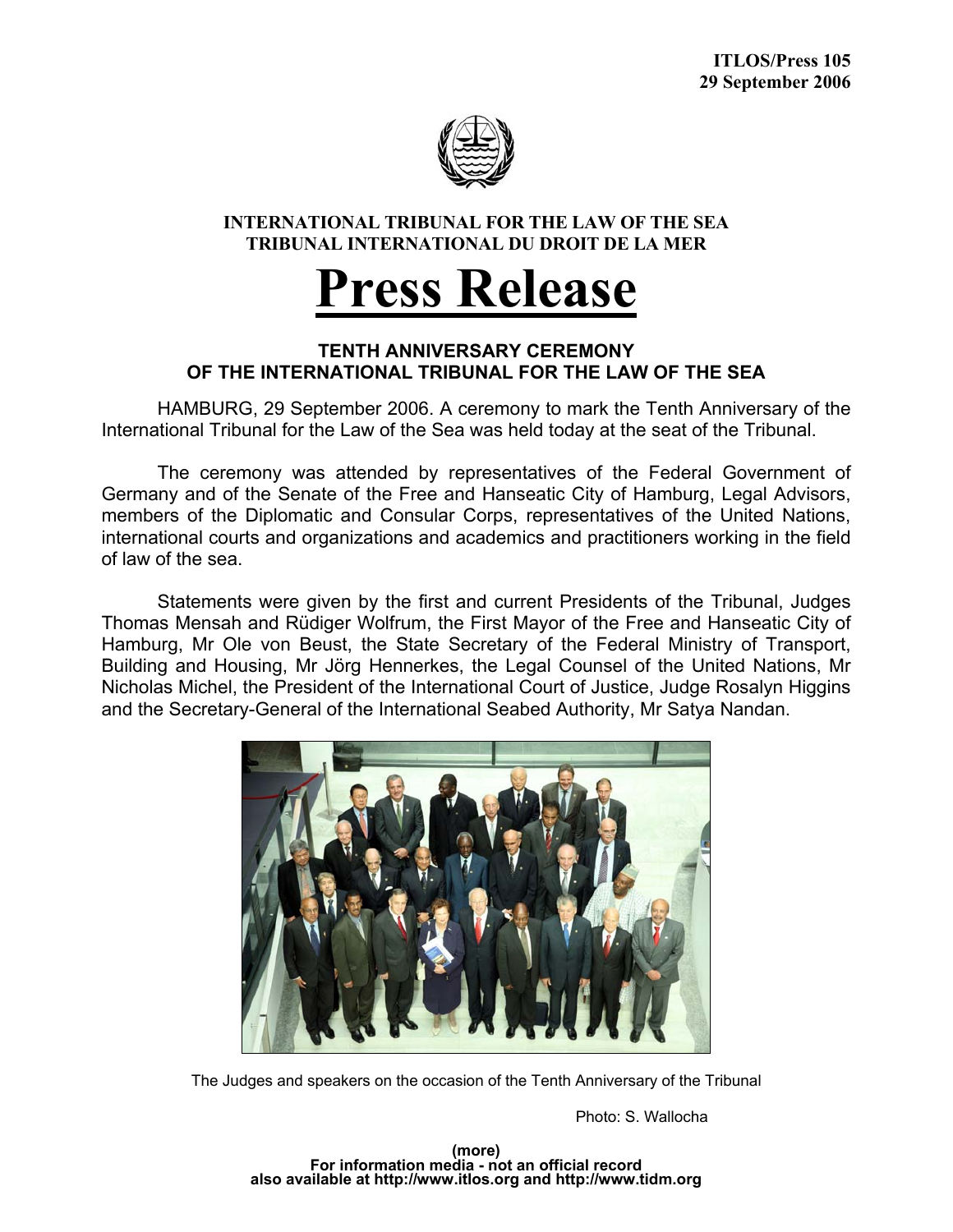In his statement, the Legal Counsel of the United Nations outlined the strong relationship between the Tribunal and the United Nations, observing that in its first ten years, the Tribunal "has established a jurisprudence which has already contributed to the development of international law of the sea in a notable way and that it plays an important role in the pacific settlement of disputes relating to the application of the Convention" and adding that "the United Nations is looking ahead at the future developments that await the international community in the field of international law of the sea."

 The President of the International Court of Justice declared that "within a decade, the Tribunal has pronounced interesting law, built a reputation for its efficient and speedy management of cases and shown innovative use of information technology". Noting the close relationship between the Court and the Tribunal, she highlighted their "common goal of a mutually reinforcing corpus of international law in the settlement of international legal disputes." She proceeded to state that "[t]he experience of most international courts is to start slowly and steadily build their docket. The most important factor in this formative stage of the life of a new judicial institution is confidence-building – providing that core predictability that distinguishes law from politics, but doing so in a way that is responsive to the legitimate needs and expectations of the international community. Everyone has the greatest respect for the judicial work of this Tribunal. Indeed, multilateral treaties drafted after 1996 have adopted provisions enabling the referral of disputes to the regime established by the UN Convention on the Law of the Sea. We are seeing the development of a multifaceted system for the settlement of law of the sea-related disputes, with ITLOS as an important player."

 In his address, the President of the Tribunal affirmed that, "in its first ten years the Tribunal has been successful in helping States of both developed and developing nations to reach a peaceful solution with respect to cases involving, *inter alia*, the freedom of navigation, prompt release of vessels and their crews, protection and preservation of the marine environment, the commissioning of a nuclear facility and the movement of radioactive materials, land reclamation activities, fisheries, nationality of claims, use of force in law enforcement activities, hot pursuit and the question of the genuine link between the vessel and its flag State." He went on to note that the Tribunal's "decisions have not only enabled parties to resolve their disputes but have also contributed to the development of international law in general, in particular with regard to environmental law".

 Calling upon States to demonstrate their commitment to the rule of international law and the peaceful settlement of law of the sea disputes either by making a declaration under article 287 of the Convention, or by including provisions in agreements made at a bilateral or multilateral level concerning any activities relating to the purposes of the Convention, the President declared that "[n]ow that the Tribunal has established itself as an active and effective body in deciding law of the sea disputes it is an opportune moment for States to consider the choices open to them in the matter of dispute settlement mechanisms."

 President Wolfrum concluded his statement with the words "The Tribunal strives to uphold the rules of law as enshrined in the Convention so that it may enable States that